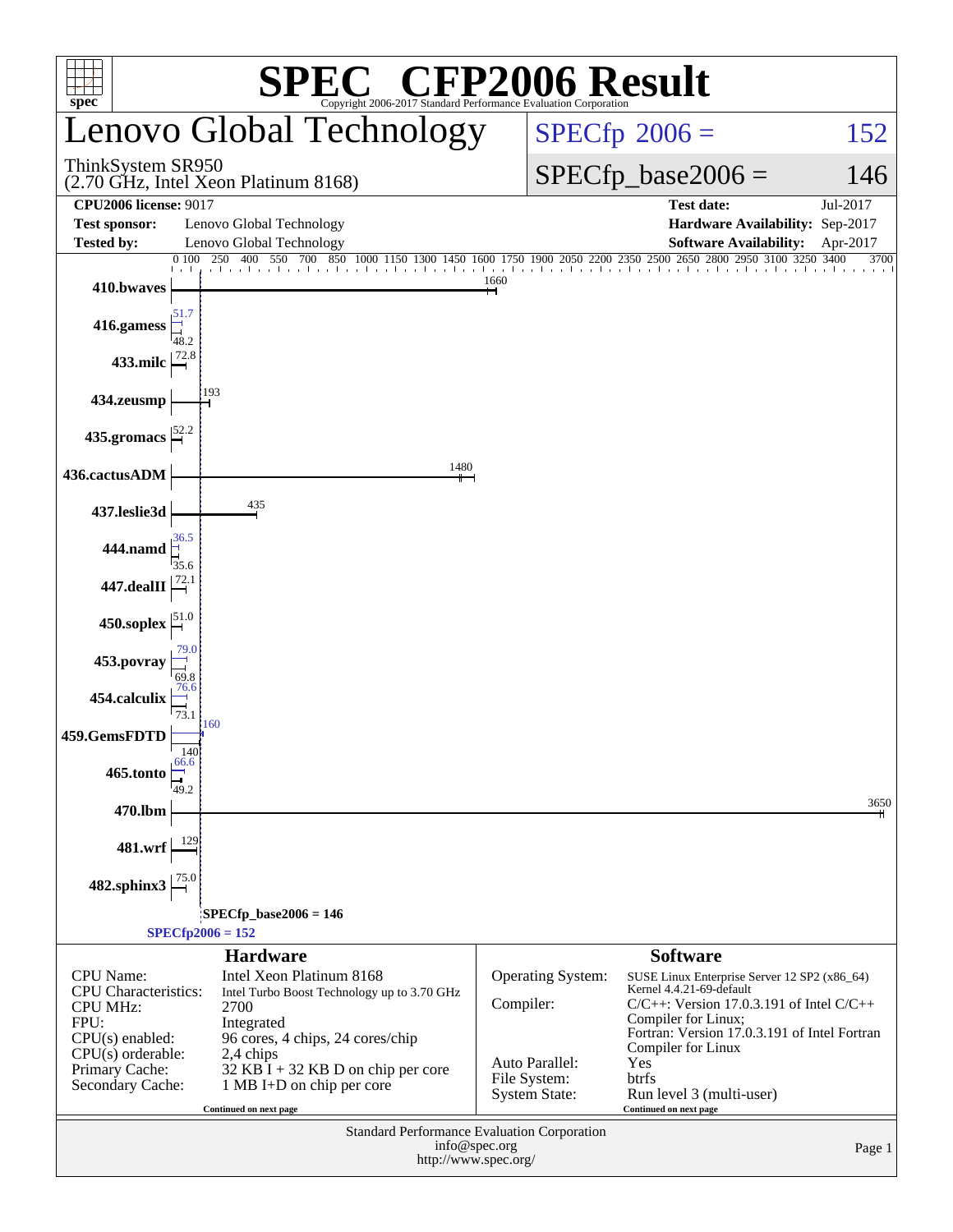

### enovo Global Technology

#### ThinkSystem SR950

(2.70 GHz, Intel Xeon Platinum 8168)

 $SPECfp2006 = 152$  $SPECfp2006 = 152$ 

#### $SPECfp\_base2006 = 146$

| <b>CPU2006 license: 9017</b> |                                       |                                 | <b>Test date:</b><br>Jul-2017             |  |  |  |
|------------------------------|---------------------------------------|---------------------------------|-------------------------------------------|--|--|--|
| <b>Test sponsor:</b>         | Lenovo Global Technology              | Hardware Availability: Sep-2017 |                                           |  |  |  |
| <b>Tested by:</b>            | Lenovo Global Technology              |                                 | <b>Software Availability:</b><br>Apr-2017 |  |  |  |
| L3 Cache:                    | $33 \text{ MB I+D}$ on chip per chip  | <b>Base Pointers:</b>           | $64$ -bit                                 |  |  |  |
| Other Cache:                 | None                                  | Peak Pointers:                  | $32/64$ -bit                              |  |  |  |
| Memory:                      | 1536 GB (48 x 32 GB 2Rx4 PC4-2666V-R) | Other Software:                 | None                                      |  |  |  |
| Disk Subsystem:              | 1 x 800 GB SAS SSD                    |                                 |                                           |  |  |  |
| Other Hardware:              | None                                  |                                 |                                           |  |  |  |

**[Results Table](http://www.spec.org/auto/cpu2006/Docs/result-fields.html#ResultsTable)**

| Results Table          |                                                                                                          |              |                |       |                |       |                |              |                |              |                |              |
|------------------------|----------------------------------------------------------------------------------------------------------|--------------|----------------|-------|----------------|-------|----------------|--------------|----------------|--------------|----------------|--------------|
|                        | <b>Base</b>                                                                                              |              |                |       |                |       | <b>Peak</b>    |              |                |              |                |              |
| <b>Benchmark</b>       | <b>Seconds</b>                                                                                           | <b>Ratio</b> | <b>Seconds</b> | Ratio | <b>Seconds</b> | Ratio | <b>Seconds</b> | <b>Ratio</b> | <b>Seconds</b> | <b>Ratio</b> | <b>Seconds</b> | <b>Ratio</b> |
| 410.bwayes             | 8.39                                                                                                     | 1620         | 8.15           | 1670  | 8.17           | 1660  | 8.39           | 1620         | 8.15           | 1670         | 8.17           | <b>1660</b>  |
| 416.gamess             | 406                                                                                                      | 48.2         | 405            | 48.3  | 406            | 48.2  | 379            | 51.7         | 380            | 51.5         | 379            | 51.7         |
| $433$ .milc            | 126                                                                                                      | 72.6         | 126            | 72.8  | 125            | 73.2  | 126            | 72.6         | 126            | 72.8         | 125            | 73.2         |
| 434.zeusmp             | 47.1                                                                                                     | 193          | 46.3           | 196   | 47.4           | 192   | 47.1           | 193          | 46.3           | 196          | 47.4           | 192          |
| $435$ .gromacs         | 136                                                                                                      | 52.3         | 138            | 51.9  | 137            | 52.2  | 136            | 52.3         | 138            | 51.9         | 137            | 52.2         |
| 436.cactusADM          | 7.69                                                                                                     | 1550         | 8.08           | 1480  | 8.05           | 1480  | 7.69           | 1550         | 8.08           | 1480         | 8.05           | 1480         |
| 437.leslie3d           | 21.6                                                                                                     | 436          | 21.6           | 435   | 21.7           | 434   | 21.6           | 436          | 21.6           | 435          | 21.7           | 434          |
| 444.namd               | 225                                                                                                      | 35.6         | 225            | 35.6  | 226            | 35.6  | 220            | 36.5         | 220            | 36.5         | 220            | 36.5         |
| $ 447 \text{.}$ dealII | 159                                                                                                      | 72.1         | 158            | 72.3  | 160            | 71.6  | 159            | 72.1         | 158            | 72.3         | 160            | 71.6         |
| $450$ .soplex          | 162                                                                                                      | 51.3         | 164            | 50.9  | 163            | 51.0  | 162            | 51.3         | 164            | 50.9         | 163            | 51.0         |
| $ 453$ . povray        | 76.5                                                                                                     | 69.6         | 76.2           | 69.8  | 76.2           | 69.8  | 67.3           | 79.0         | 67.4           | 78.9         | 67.4           | 79.0         |
| $ 454$ .calculix       | 113                                                                                                      | 73.1         | 113            | 73.1  | 113            | 72.9  | 108            | 76.6         | 107            | 76.8         | 108            | 76.5         |
| 459.GemsFDTD           | 75.9                                                                                                     | 140          | 76.3           | 139   | 75.7           | 140   | 67.0           | 158          | 66.1           | 160          | 66.5           | 160          |
| 465.tonto              | 188                                                                                                      | 52.3         | 200            | 49.2  | 223            | 44.1  | 148            | 66.6         | 148            | 66.6         | 148            | 66.5         |
| 470.1bm                | 3.78                                                                                                     | 3640         | 3.76           | 3650  | 3.76           | 3650  | 3.78           | 3640         | 3.76           | 3650         | 3.76           | 3650         |
| 481.wrf                | 86.4                                                                                                     | 129          | 86.4           | 129   | 85.8           | 130   | 86.4           | 129          | 86.4           | 129          | 85.8           | 130          |
| $482$ .sphinx $3$      | 261                                                                                                      | 74.6         | 260            | 75.0  | 260            | 75.0  | 261            | 74.6         | 260            | 75.0         | 260            | 75.0         |
|                        | Results appear in the order in which they were run. Bold underlined text indicates a median measurement. |              |                |       |                |       |                |              |                |              |                |              |

#### **[Operating System Notes](http://www.spec.org/auto/cpu2006/Docs/result-fields.html#OperatingSystemNotes)**

Stack size set to unlimited using "ulimit -s unlimited"

#### **[Platform Notes](http://www.spec.org/auto/cpu2006/Docs/result-fields.html#PlatformNotes)**

BIOS configuration: Choose Operating Mode set to Maximum Performance Hyper-Threading set to Disable LLC dead line alloc set to Disable Sysinfo program /home/cpu2006-1.2-ic17.0u3/config/sysinfo.rev6993 Revision 6993 of 2015-11-06 (b5e8d4b4eb51ed28d7f98696cbe290c1) running on Proton4S-SUSE12SP2 Mon Jul 24 21:22:19 2017

 This section contains SUT (System Under Test) info as seen by some common utilities. To remove or add to this section, see: Continued on next page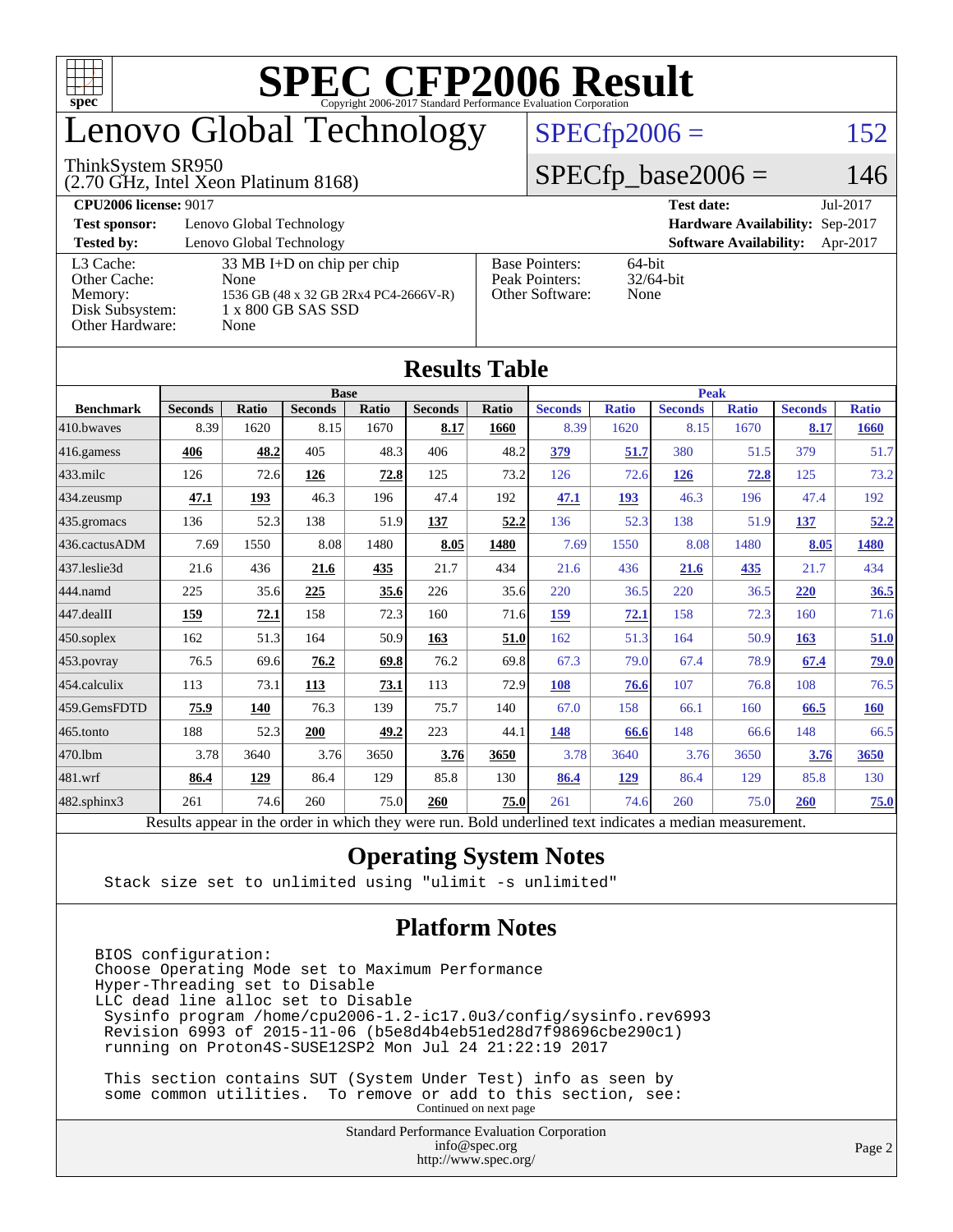

### enovo Global Technology

ThinkSystem SR950

 $SPECTp2006 = 152$ 

(2.70 GHz, Intel Xeon Platinum 8168)

 $SPECTp\_base2006 = 146$ 

#### **[CPU2006 license:](http://www.spec.org/auto/cpu2006/Docs/result-fields.html#CPU2006license)** 9017 **[Test date:](http://www.spec.org/auto/cpu2006/Docs/result-fields.html#Testdate)** Jul-2017

**[Test sponsor:](http://www.spec.org/auto/cpu2006/Docs/result-fields.html#Testsponsor)** Lenovo Global Technology **[Hardware Availability:](http://www.spec.org/auto/cpu2006/Docs/result-fields.html#HardwareAvailability)** Sep-2017 **[Tested by:](http://www.spec.org/auto/cpu2006/Docs/result-fields.html#Testedby)** Lenovo Global Technology **[Software Availability:](http://www.spec.org/auto/cpu2006/Docs/result-fields.html#SoftwareAvailability)** Apr-2017

#### **[Platform Notes \(Continued\)](http://www.spec.org/auto/cpu2006/Docs/result-fields.html#PlatformNotes)**

 <http://www.spec.org/cpu2006/Docs/config.html#sysinfo> From /proc/cpuinfo model name : Intel(R) Xeon(R) Platinum 8168 CPU @ 2.70GHz 4 "physical id"s (chips) 96 "processors"

 cores, siblings (Caution: counting these is hw and system dependent. The following excerpts from /proc/cpuinfo might not be reliable. Use with caution.)

 cpu cores : 24 siblings physical 0: cores 0 1 2 3 4 5 8 9 10 11 12 13 16 17 18 19 20 21 24 25 26 27 28 29 physical 1: cores 0 1 2 3 4 5 8 9 10 11 12 13 16 17 18 19 20 21 24 25 26 27 28 29 physical 2: cores 0 1 2 3 4 5 8 9 10 11 12 13 16 17 18 19 20 21 24 25 26 27 28 29

 physical 3: cores 0 1 2 3 4 5 8 9 10 11 12 13 16 17 18 19 20 21 24 25 26 27 28 29 cache size : 33792 KB

```
 From /proc/meminfo
  MemTotal: 1584767276 kB
  HugePages_Total: 0
```
 Hugepagesize: 2048 kB From /etc/\*release\* /etc/\*version\* SuSE-release: SUSE Linux Enterprise Server 12 (x86\_64) VERSION = 12 PATCHLEVEL = 2 # This file is deprecated and will be removed in a future service pack or release. # Please check /etc/os-release for details about this release. os-release: NAME="SLES" VERSION="12-SP2" VERSION\_ID="12.2" PRETTY\_NAME="SUSE Linux Enterprise Server 12 SP2"

```
 ID="sles"
ANSI_COLOR="0;32"
```
CPE\_NAME="cpe:/o:suse:sles:12:sp2"

 uname -a: Linux Proton4S-SUSE12SP2 4.4.21-69-default #1 SMP Tue Oct 25 10:58:20 UTC 2016 (9464f67) x86\_64 x86\_64 x86\_64 GNU/Linux

run-level 3 Jul 24 21:22

 SPEC is set to: /home/cpu2006-1.2-ic17.0u3 Filesystem Type Size Used Avail Use% Mounted on /dev/sda3 btrfs 743G 136G 606G 19% /home Continued on next page

```
Standard Performance Evaluation Corporation
            info@spec.org
          http://www.spec.org/
```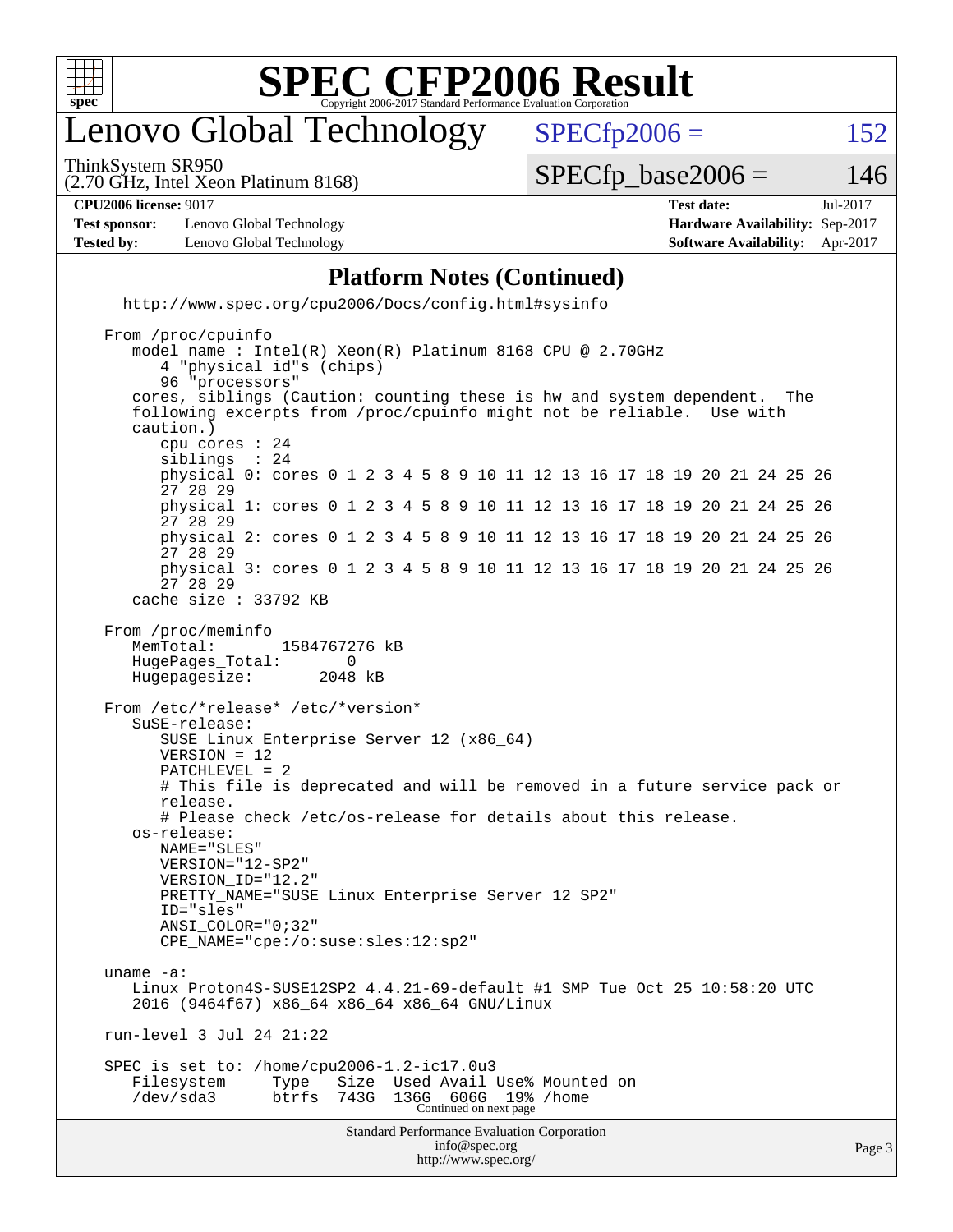

### enovo Global Technology

ThinkSystem SR950

(2.70 GHz, Intel Xeon Platinum 8168)

 $SPECfp2006 = 152$  $SPECfp2006 = 152$ 

 $SPECTp\_base2006 = 146$ 

**[Test sponsor:](http://www.spec.org/auto/cpu2006/Docs/result-fields.html#Testsponsor)** Lenovo Global Technology **[Hardware Availability:](http://www.spec.org/auto/cpu2006/Docs/result-fields.html#HardwareAvailability)** Sep-2017

**[CPU2006 license:](http://www.spec.org/auto/cpu2006/Docs/result-fields.html#CPU2006license)** 9017 **[Test date:](http://www.spec.org/auto/cpu2006/Docs/result-fields.html#Testdate)** Jul-2017 **[Tested by:](http://www.spec.org/auto/cpu2006/Docs/result-fields.html#Testedby)** Lenovo Global Technology **[Software Availability:](http://www.spec.org/auto/cpu2006/Docs/result-fields.html#SoftwareAvailability)** Apr-2017

#### **[Platform Notes \(Continued\)](http://www.spec.org/auto/cpu2006/Docs/result-fields.html#PlatformNotes)**

Additional information from dmidecode:

 Warning: Use caution when you interpret this section. The 'dmidecode' program reads system data which is "intended to allow hardware to be accurately determined", but the intent may not be met, as there are frequent changes to hardware, firmware, and the "DMTF SMBIOS" standard.

 BIOS Lenovo -[PSE105I-1.00]- 06/12/2017 Memory: 48x NO DIMM NO DIMM 48x Samsung M393A4K40BB2-CTD 32 GB 2 rank 2666 MHz

(End of data from sysinfo program)

#### **[General Notes](http://www.spec.org/auto/cpu2006/Docs/result-fields.html#GeneralNotes)**

Environment variables set by runspec before the start of the run: KMP\_AFFINITY = "granularity=fine,compact" LD\_LIBRARY\_PATH = "/home/cpu2006-1.2-ic17.0u3/lib/ia32:/home/cpu2006-1.2-ic17.0u3/lib/intel64:/home/cpu2006-1.2-ic17.0u3/sh10.2" OMP\_NUM\_THREADS = "96"

 Binaries compiled on a system with 1x Intel Core i7-4790 CPU + 32GB RAM memory using Redhat Enterprise Linux 7.2 Transparent Huge Pages disabled with: echo never > /sys/kernel/mm/transparent\_hugepage/enabled Filesystem page cache cleared with: shell invocation of 'sync; echo 3 > /proc/sys/vm/drop\_caches' prior to run

#### **[Base Compiler Invocation](http://www.spec.org/auto/cpu2006/Docs/result-fields.html#BaseCompilerInvocation)**

[C benchmarks](http://www.spec.org/auto/cpu2006/Docs/result-fields.html#Cbenchmarks):  $\text{icc}$   $-\text{m64}$ 

[C++ benchmarks:](http://www.spec.org/auto/cpu2006/Docs/result-fields.html#CXXbenchmarks) [icpc -m64](http://www.spec.org/cpu2006/results/res2017q4/cpu2006-20171031-50408.flags.html#user_CXXbase_intel_icpc_64bit_fc66a5337ce925472a5c54ad6a0de310)

[Fortran benchmarks](http://www.spec.org/auto/cpu2006/Docs/result-fields.html#Fortranbenchmarks): [ifort -m64](http://www.spec.org/cpu2006/results/res2017q4/cpu2006-20171031-50408.flags.html#user_FCbase_intel_ifort_64bit_ee9d0fb25645d0210d97eb0527dcc06e)

[Benchmarks using both Fortran and C](http://www.spec.org/auto/cpu2006/Docs/result-fields.html#BenchmarksusingbothFortranandC): [icc -m64](http://www.spec.org/cpu2006/results/res2017q4/cpu2006-20171031-50408.flags.html#user_CC_FCbase_intel_icc_64bit_bda6cc9af1fdbb0edc3795bac97ada53) [ifort -m64](http://www.spec.org/cpu2006/results/res2017q4/cpu2006-20171031-50408.flags.html#user_CC_FCbase_intel_ifort_64bit_ee9d0fb25645d0210d97eb0527dcc06e)

#### **[Base Portability Flags](http://www.spec.org/auto/cpu2006/Docs/result-fields.html#BasePortabilityFlags)**

 410.bwaves: [-DSPEC\\_CPU\\_LP64](http://www.spec.org/cpu2006/results/res2017q4/cpu2006-20171031-50408.flags.html#suite_basePORTABILITY410_bwaves_DSPEC_CPU_LP64) 416.gamess: [-DSPEC\\_CPU\\_LP64](http://www.spec.org/cpu2006/results/res2017q4/cpu2006-20171031-50408.flags.html#suite_basePORTABILITY416_gamess_DSPEC_CPU_LP64)

Continued on next page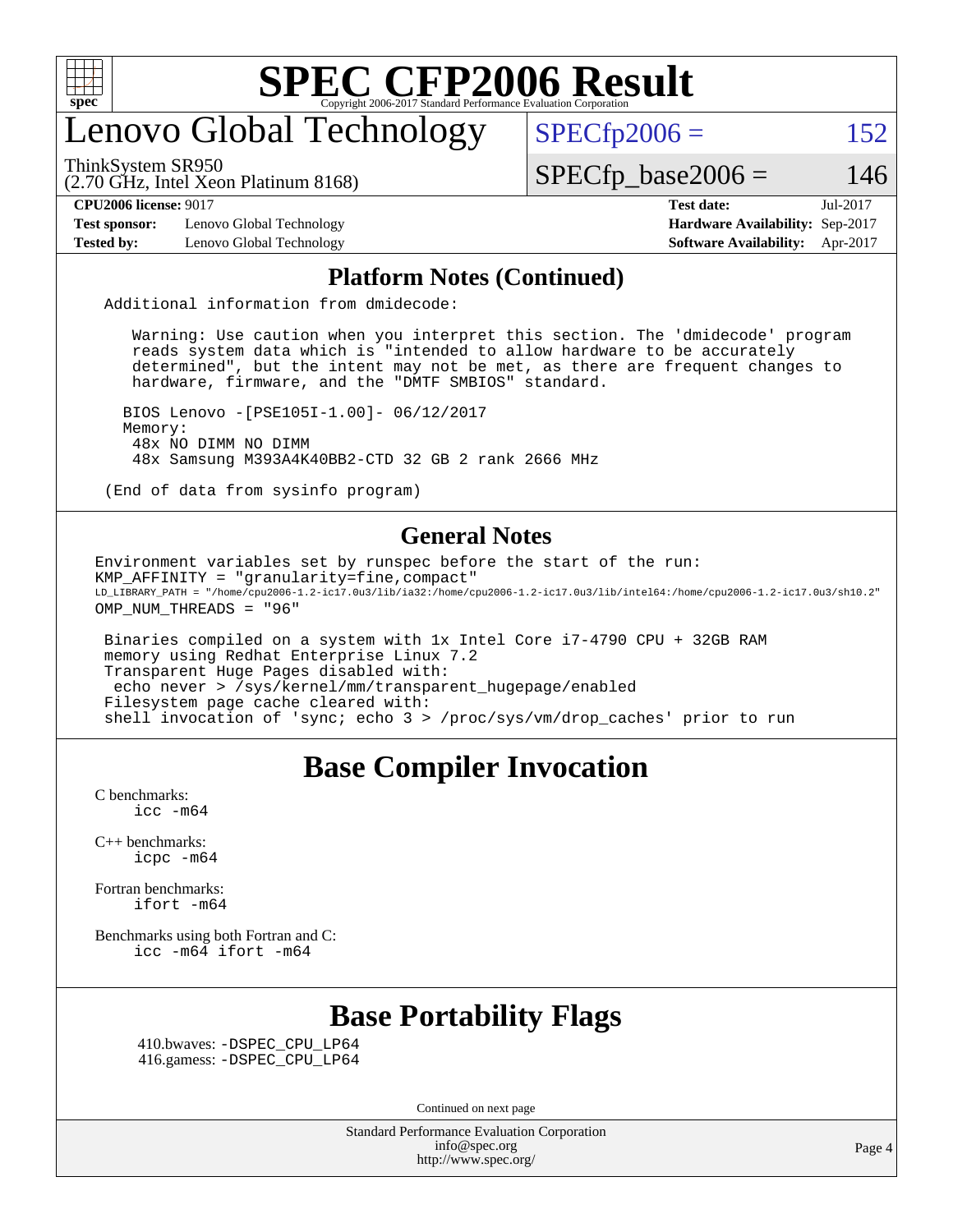

enovo Global Technology

ThinkSystem SR950

(2.70 GHz, Intel Xeon Platinum 8168)

 $SPECTp2006 = 152$ 

 $SPECfp\_base2006 = 146$ 

**[Test sponsor:](http://www.spec.org/auto/cpu2006/Docs/result-fields.html#Testsponsor)** Lenovo Global Technology **[Hardware Availability:](http://www.spec.org/auto/cpu2006/Docs/result-fields.html#HardwareAvailability)** Sep-2017

**[CPU2006 license:](http://www.spec.org/auto/cpu2006/Docs/result-fields.html#CPU2006license)** 9017 **[Test date:](http://www.spec.org/auto/cpu2006/Docs/result-fields.html#Testdate)** Jul-2017 **[Tested by:](http://www.spec.org/auto/cpu2006/Docs/result-fields.html#Testedby)** Lenovo Global Technology **[Software Availability:](http://www.spec.org/auto/cpu2006/Docs/result-fields.html#SoftwareAvailability)** Apr-2017

#### **[Base Portability Flags \(Continued\)](http://www.spec.org/auto/cpu2006/Docs/result-fields.html#BasePortabilityFlags)**

| 433.milc: -DSPEC CPU LP64                    |                                                                |
|----------------------------------------------|----------------------------------------------------------------|
| 434.zeusmp: -DSPEC_CPU_LP64                  |                                                                |
| 435.gromacs: -DSPEC_CPU_LP64 -nofor_main     |                                                                |
| 436.cactusADM: - DSPEC CPU LP64 - nofor main |                                                                |
| 437.leslie3d: -DSPEC CPU LP64                |                                                                |
| 444.namd: -DSPEC CPU LP64                    |                                                                |
| 447.dealII: -DSPEC CPU LP64                  |                                                                |
| 450.soplex: -DSPEC_CPU_LP64                  |                                                                |
| 453.povray: -DSPEC_CPU_LP64                  |                                                                |
| 454.calculix: -DSPEC_CPU_LP64 -nofor_main    |                                                                |
| 459.GemsFDTD: -DSPEC CPU LP64                |                                                                |
| 465.tonto: -DSPEC CPU LP64                   |                                                                |
| 470.1bm: - DSPEC CPU LP64                    |                                                                |
|                                              | 481.wrf: -DSPEC_CPU_LP64 -DSPEC_CPU_CASE_FLAG -DSPEC_CPU_LINUX |
| 482.sphinx3: -DSPEC CPU LP64                 |                                                                |

#### **[Base Optimization Flags](http://www.spec.org/auto/cpu2006/Docs/result-fields.html#BaseOptimizationFlags)**

[C benchmarks](http://www.spec.org/auto/cpu2006/Docs/result-fields.html#Cbenchmarks):

[-xCORE-AVX2](http://www.spec.org/cpu2006/results/res2017q4/cpu2006-20171031-50408.flags.html#user_CCbase_f-xCORE-AVX2) [-ipo](http://www.spec.org/cpu2006/results/res2017q4/cpu2006-20171031-50408.flags.html#user_CCbase_f-ipo) [-O3](http://www.spec.org/cpu2006/results/res2017q4/cpu2006-20171031-50408.flags.html#user_CCbase_f-O3) [-no-prec-div](http://www.spec.org/cpu2006/results/res2017q4/cpu2006-20171031-50408.flags.html#user_CCbase_f-no-prec-div) [-parallel](http://www.spec.org/cpu2006/results/res2017q4/cpu2006-20171031-50408.flags.html#user_CCbase_f-parallel) [-qopt-prefetch](http://www.spec.org/cpu2006/results/res2017q4/cpu2006-20171031-50408.flags.html#user_CCbase_f-qopt-prefetch)

[C++ benchmarks:](http://www.spec.org/auto/cpu2006/Docs/result-fields.html#CXXbenchmarks) [-xCORE-AVX2](http://www.spec.org/cpu2006/results/res2017q4/cpu2006-20171031-50408.flags.html#user_CXXbase_f-xCORE-AVX2) [-ipo](http://www.spec.org/cpu2006/results/res2017q4/cpu2006-20171031-50408.flags.html#user_CXXbase_f-ipo) [-O3](http://www.spec.org/cpu2006/results/res2017q4/cpu2006-20171031-50408.flags.html#user_CXXbase_f-O3) [-no-prec-div](http://www.spec.org/cpu2006/results/res2017q4/cpu2006-20171031-50408.flags.html#user_CXXbase_f-no-prec-div) [-qopt-prefetch](http://www.spec.org/cpu2006/results/res2017q4/cpu2006-20171031-50408.flags.html#user_CXXbase_f-qopt-prefetch)

[Fortran benchmarks](http://www.spec.org/auto/cpu2006/Docs/result-fields.html#Fortranbenchmarks): [-xCORE-AVX2](http://www.spec.org/cpu2006/results/res2017q4/cpu2006-20171031-50408.flags.html#user_FCbase_f-xCORE-AVX2) [-ipo](http://www.spec.org/cpu2006/results/res2017q4/cpu2006-20171031-50408.flags.html#user_FCbase_f-ipo) [-O3](http://www.spec.org/cpu2006/results/res2017q4/cpu2006-20171031-50408.flags.html#user_FCbase_f-O3) [-no-prec-div](http://www.spec.org/cpu2006/results/res2017q4/cpu2006-20171031-50408.flags.html#user_FCbase_f-no-prec-div) [-parallel](http://www.spec.org/cpu2006/results/res2017q4/cpu2006-20171031-50408.flags.html#user_FCbase_f-parallel) [-qopt-prefetch](http://www.spec.org/cpu2006/results/res2017q4/cpu2006-20171031-50408.flags.html#user_FCbase_f-qopt-prefetch)

[Benchmarks using both Fortran and C](http://www.spec.org/auto/cpu2006/Docs/result-fields.html#BenchmarksusingbothFortranandC): [-xCORE-AVX2](http://www.spec.org/cpu2006/results/res2017q4/cpu2006-20171031-50408.flags.html#user_CC_FCbase_f-xCORE-AVX2) [-ipo](http://www.spec.org/cpu2006/results/res2017q4/cpu2006-20171031-50408.flags.html#user_CC_FCbase_f-ipo) [-O3](http://www.spec.org/cpu2006/results/res2017q4/cpu2006-20171031-50408.flags.html#user_CC_FCbase_f-O3) [-no-prec-div](http://www.spec.org/cpu2006/results/res2017q4/cpu2006-20171031-50408.flags.html#user_CC_FCbase_f-no-prec-div) [-parallel](http://www.spec.org/cpu2006/results/res2017q4/cpu2006-20171031-50408.flags.html#user_CC_FCbase_f-parallel) [-qopt-prefetch](http://www.spec.org/cpu2006/results/res2017q4/cpu2006-20171031-50408.flags.html#user_CC_FCbase_f-qopt-prefetch)

#### **[Peak Compiler Invocation](http://www.spec.org/auto/cpu2006/Docs/result-fields.html#PeakCompilerInvocation)**

[C benchmarks](http://www.spec.org/auto/cpu2006/Docs/result-fields.html#Cbenchmarks): [icc -m64](http://www.spec.org/cpu2006/results/res2017q4/cpu2006-20171031-50408.flags.html#user_CCpeak_intel_icc_64bit_bda6cc9af1fdbb0edc3795bac97ada53)

[C++ benchmarks:](http://www.spec.org/auto/cpu2006/Docs/result-fields.html#CXXbenchmarks) [icpc -m64](http://www.spec.org/cpu2006/results/res2017q4/cpu2006-20171031-50408.flags.html#user_CXXpeak_intel_icpc_64bit_fc66a5337ce925472a5c54ad6a0de310)

[Fortran benchmarks](http://www.spec.org/auto/cpu2006/Docs/result-fields.html#Fortranbenchmarks): [ifort -m64](http://www.spec.org/cpu2006/results/res2017q4/cpu2006-20171031-50408.flags.html#user_FCpeak_intel_ifort_64bit_ee9d0fb25645d0210d97eb0527dcc06e)

[Benchmarks using both Fortran and C](http://www.spec.org/auto/cpu2006/Docs/result-fields.html#BenchmarksusingbothFortranandC): [icc -m64](http://www.spec.org/cpu2006/results/res2017q4/cpu2006-20171031-50408.flags.html#user_CC_FCpeak_intel_icc_64bit_bda6cc9af1fdbb0edc3795bac97ada53) [ifort -m64](http://www.spec.org/cpu2006/results/res2017q4/cpu2006-20171031-50408.flags.html#user_CC_FCpeak_intel_ifort_64bit_ee9d0fb25645d0210d97eb0527dcc06e)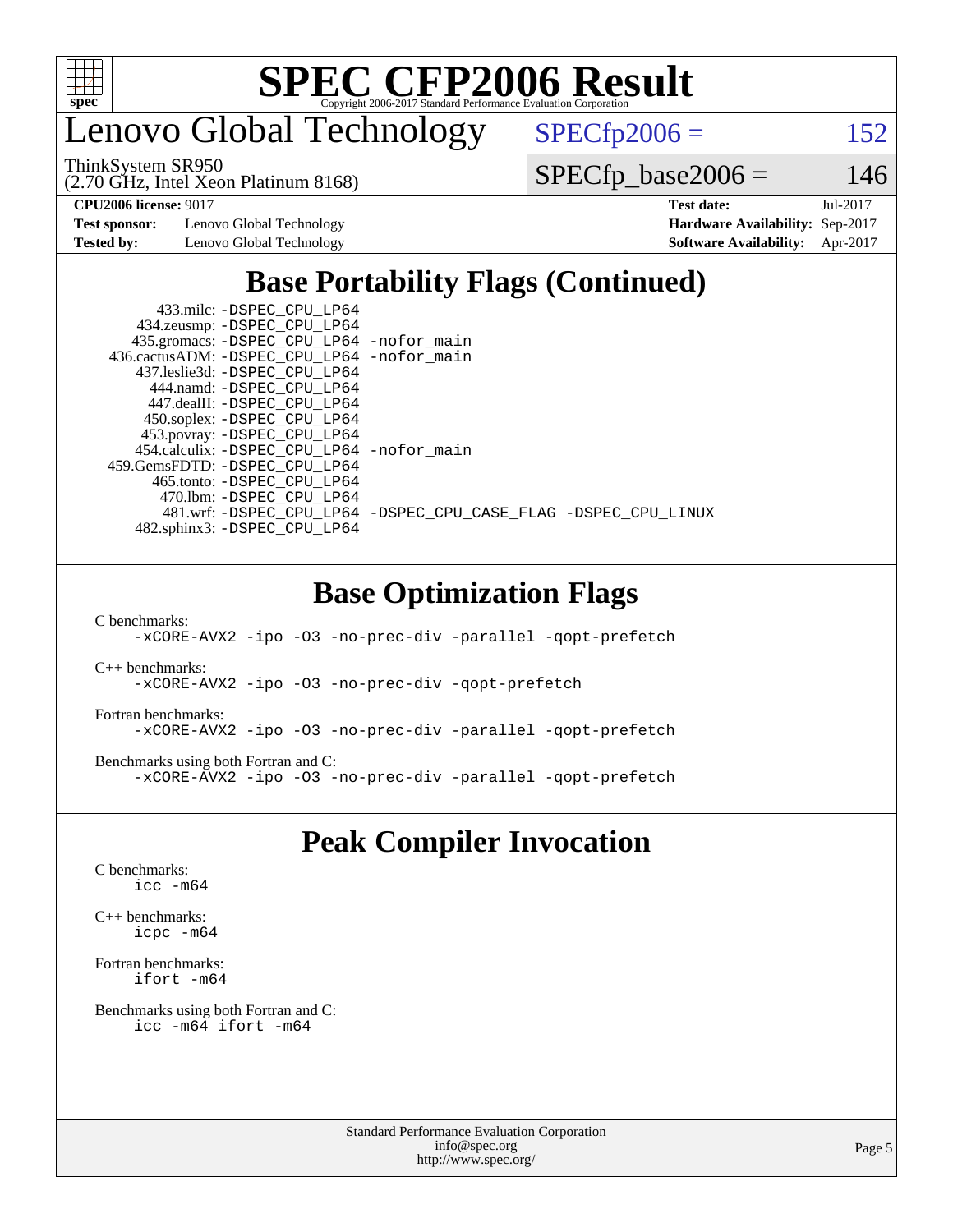

### enovo Global Technology

ThinkSystem SR950

 $SPECTp2006 = 152$ 

(2.70 GHz, Intel Xeon Platinum 8168)

**[Test sponsor:](http://www.spec.org/auto/cpu2006/Docs/result-fields.html#Testsponsor)** Lenovo Global Technology **[Hardware Availability:](http://www.spec.org/auto/cpu2006/Docs/result-fields.html#HardwareAvailability)** Sep-2017 **[Tested by:](http://www.spec.org/auto/cpu2006/Docs/result-fields.html#Testedby)** Lenovo Global Technology **[Software Availability:](http://www.spec.org/auto/cpu2006/Docs/result-fields.html#SoftwareAvailability)** Apr-2017

**[CPU2006 license:](http://www.spec.org/auto/cpu2006/Docs/result-fields.html#CPU2006license)** 9017 **[Test date:](http://www.spec.org/auto/cpu2006/Docs/result-fields.html#Testdate)** Jul-2017

 $SPECTp\_base2006 = 146$ 

#### **[Peak Portability Flags](http://www.spec.org/auto/cpu2006/Docs/result-fields.html#PeakPortabilityFlags)**

Same as Base Portability Flags

### **[Peak Optimization Flags](http://www.spec.org/auto/cpu2006/Docs/result-fields.html#PeakOptimizationFlags)**

[C benchmarks](http://www.spec.org/auto/cpu2006/Docs/result-fields.html#Cbenchmarks):

433.milc: basepeak = yes

 $470$ .lbm: basepeak = yes

 $482$ .sphinx3: basepeak = yes

[C++ benchmarks:](http://www.spec.org/auto/cpu2006/Docs/result-fields.html#CXXbenchmarks)

```
 444.namd: -prof-gen(pass 1) -prof-use(pass 2) -xCORE-AVX2(pass 2)
       -par-num-threads=1(pass 1) -ipo(pass 2) -O3(pass 2)
       -no-prec-div(pass 2) -fno-alias -auto-ilp32
```
447.dealII: basepeak = yes

 $450$ .soplex: basepeak = yes

```
 453.povray: -prof-gen(pass 1) -prof-use(pass 2) -xCORE-AVX2(pass 2)
        -par-num-threads=1-ipo-O3(pass 2)-no-prec-div(pass 2) -unroll4 -ansi-alias
```
[Fortran benchmarks](http://www.spec.org/auto/cpu2006/Docs/result-fields.html#Fortranbenchmarks):

```
410.bwaves: basepeak = yes 416.gamess: -prof-gen(pass 1) -prof-use(pass 2) -xCORE-AVX2(pass 2)
           -par-num-threads=1-ipo-O3(pass 2)-no-prec-div(pass 2) -unroll2 -inline-level=0 -scalar-rep-
   434.zeusmp: basepeak = yes
   437.leslie3d: basepeak = yes
459.GemsFDTD: -prof-gen(pass 1) -prof-use(pass 2) -xCORE-AVX2(pass 2)
           -par-num-threads=1-ipo-O3(pass 2)-no-prec-div(pass 2) -unroll2 -inline-level=0
           -qopt-prefetch -parallel
     465.tonto: -prof-gen(pass 1) -prof-use(pass 2) -xCORE-AVX2(pass 2)
           -par-num-threads=1(pass 1) -ipo(pass 2) -O3(pass 2)
           -no-prec-div-inline-calloc-qopt-malloc-options=3
           -auto -unroll4
```
Continued on next page

```
Standard Performance Evaluation Corporation
            info@spec.org
          http://www.spec.org/
```